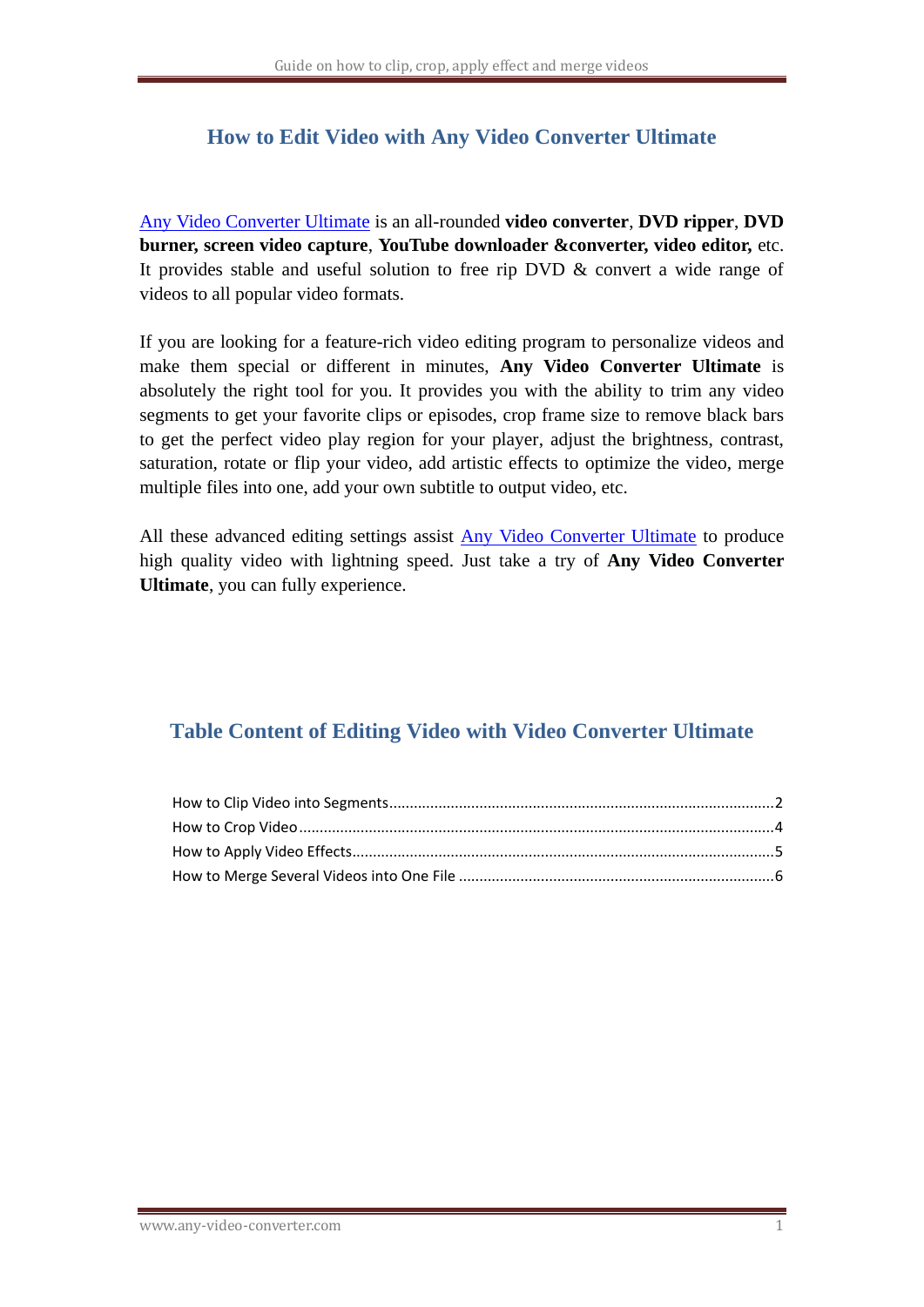### **How to Clip Video into Segments**

- <span id="page-1-0"></span>**Step 1:** Click [HERE](http://www.any-video-converter.com/avc-ultimate.exe) to download **Any Video Converter Ultimate**, run the program.
- **Step 2:** Load the video file you want to clip into the software. Simply click the **Add Video File** button that is located in the top left portion of the control panel.
- **Step 3:** Select the video you want to trim in the center panel, click **Video Clipping Tool d** under the preview window. To cut flip video length, there are right and left bracket that determine the start and end point of each video clip. Just click the **Start Point**  $\mathbb{F}$  and **End Point**  $\mathbb{F}$  to trim your desired section.
- **Step 4**: If you need to clip more than one segment, please click **New Segment** button  $\Box$ , and repeat the previous steps to trim another segment.
- **Step 5:** Click on the trimmed segment, and click **Play Segment** button to play the selected segment.
- **Step 6:** Click the **Move Up** button **th** and **Move Down** button to arrange the clipped segments order.
- **Step 7:** Click **Apply** to save the changes.
- **Step 8:** Click **OK** to return to the main window of the program.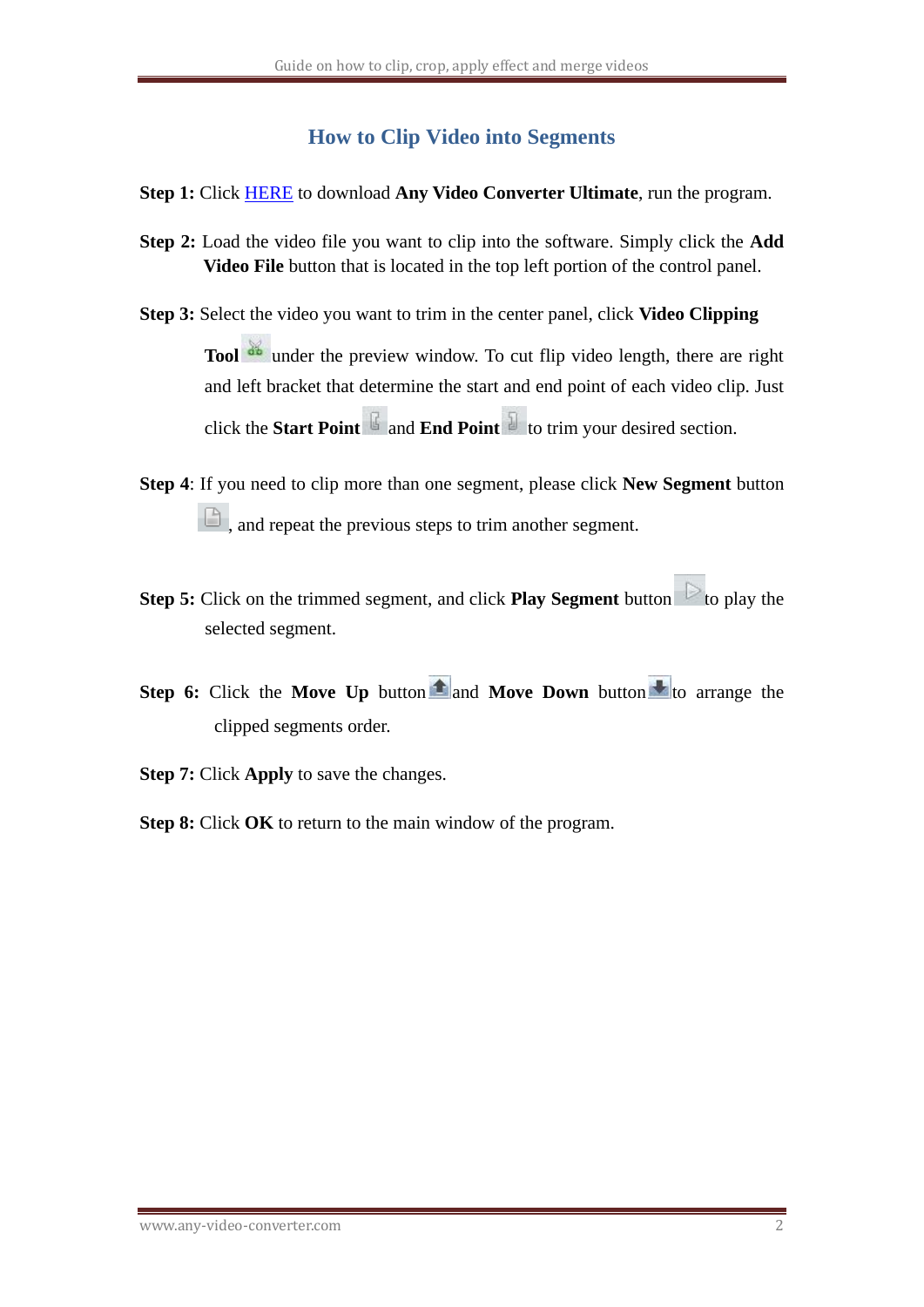

#### **The main window of clipping video:**

- **1 - Play/Pause:** used to playback and pause video file.
- **2 - Play/Pause Segment:** used to playback and pause selected segment.
- **3 - Stop:** used to stop playing video file.
- **4 - Previous/Next Mark:** move the play head to previous or next mark point.
- **5 - Start /Stop Point:** used to start and stop trimming video clip.
- **6 - New Segment:** allows you to trim more segments.
- **7 - Mute:** used to turn off the sound for a video currently playing.
- **8 - Volume Control:** used to control the audio volume level.
- **9 - Scrubber Bar:** move either a segment or the whole video to anywhere you want.
- **10 Segments Pane:** place all the clipped video segments.
- **11 Move Up/ Down:** used to move clipped segment up and down.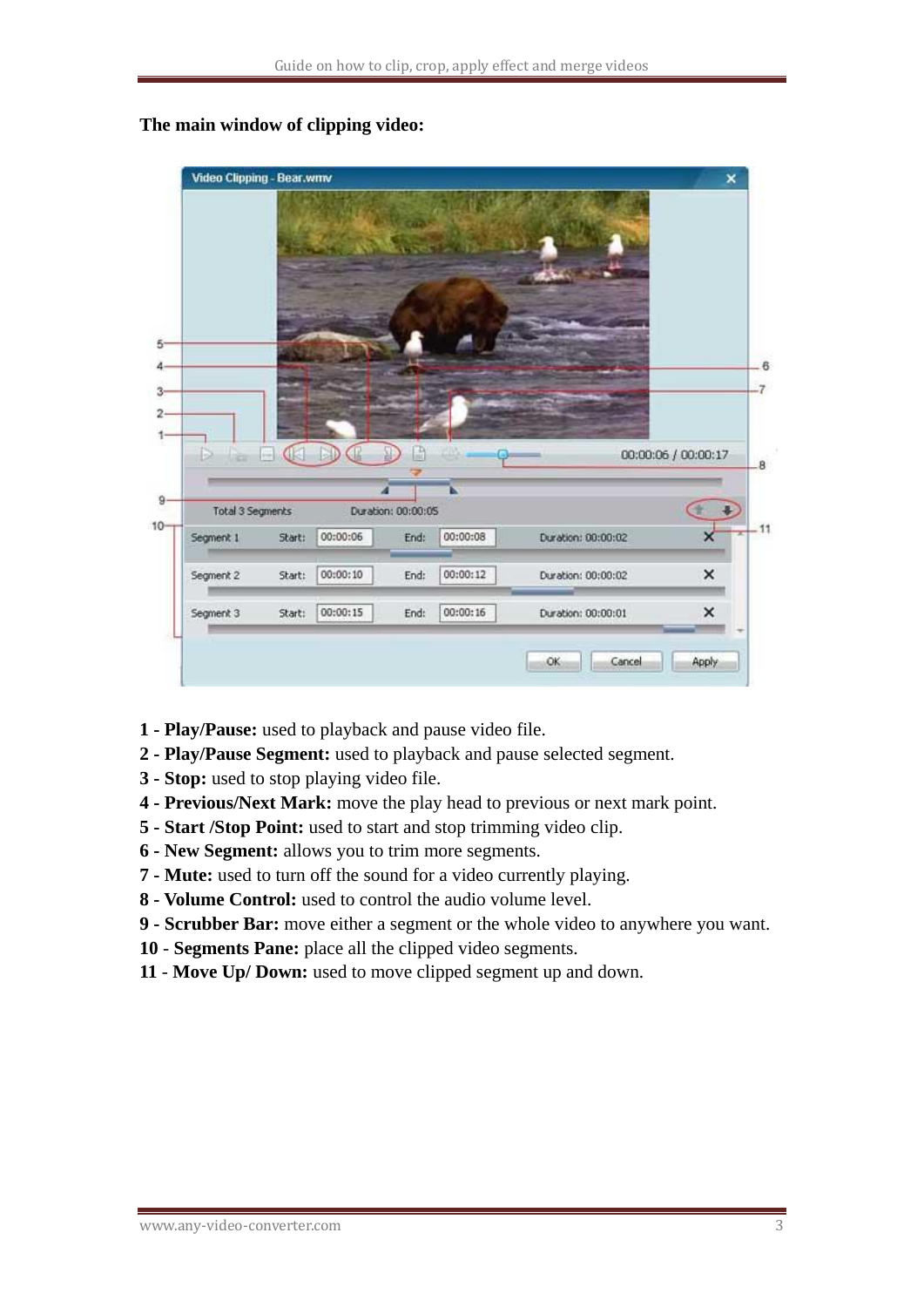## **How to Crop Video**

<span id="page-3-0"></span>**Step 1:** Click [HERE](http://www.any-video-converter.com/avc-ultimate.exe) to download **Any Video Converter Ultimate**, run the program.

- **Step 2:** Load the video file you want to crop into the software. Simply click the **Add Video File** button that is located in the top left portion of the control panel.
- **Step 3:** Select the video you want to crop in the center panel, click **Video Crop Tool**

under the previous window, check **Enable Crop** box, set **Crop Area Size** and the **Position of Crop Area** to crop the video, or use the **Crop Tool** in the preview area to visually adjust the dimensions of the cropped area.



**Step 4:** Clip **Apply** to save changes.

**Note:** Click **Show Original Video** and **Show Video Cropped** to toggle between original view and cropped view. Click **Restore Defaults** button to restore all the default settings of a video.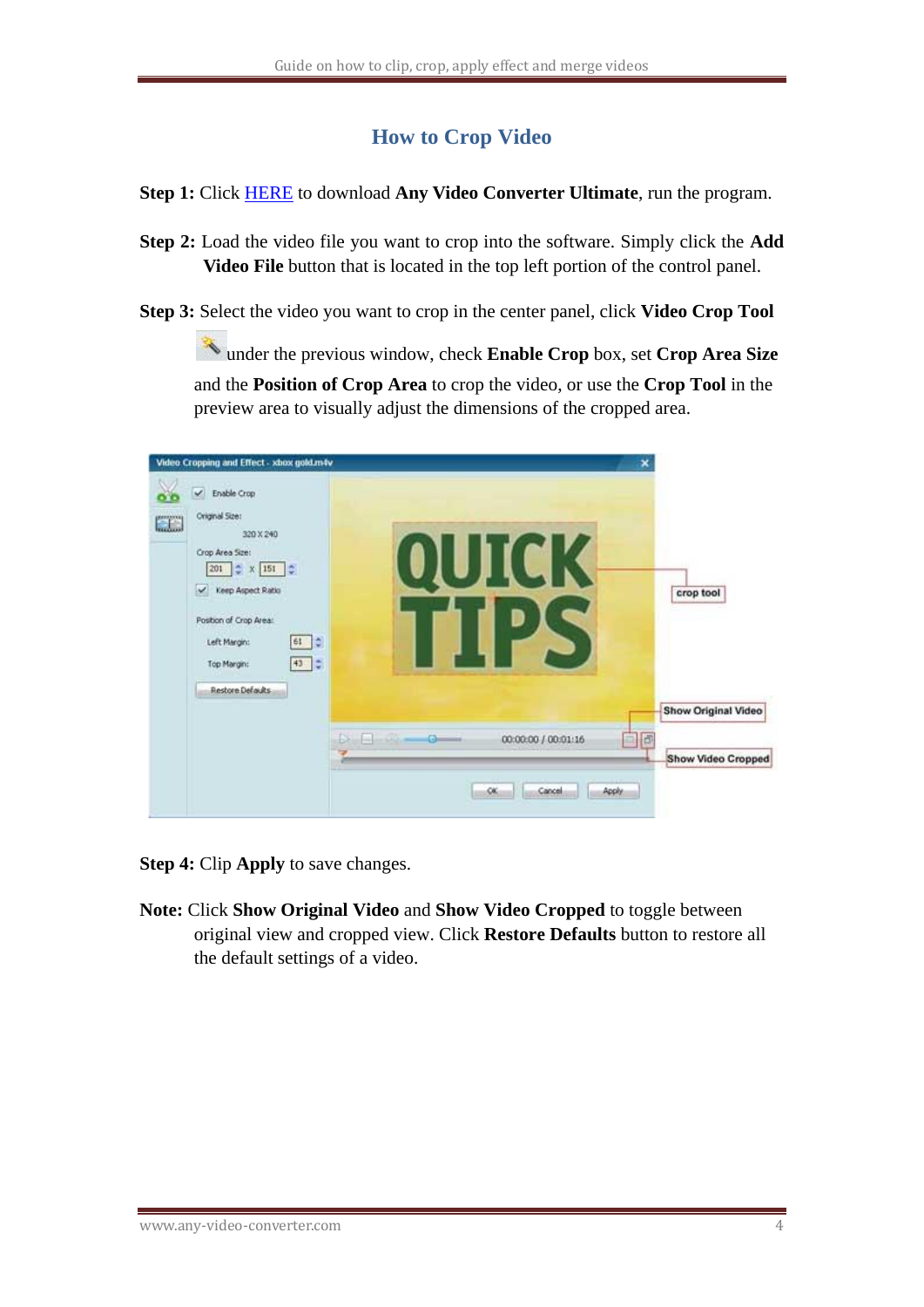### **How to Apply Video Effects**

- <span id="page-4-0"></span>**Step 1:** Click [HERE](http://www.any-video-converter.com/avc-ultimate.exe) to download **Any Video Converter Ultimate**, run the program.
- **Step 2:** Load the video file you want to apply effects into the software. Simply click the **Add Video File** button that is located in the top left portion of the control panel.
- **Step 3:** Select the video you want to apply effect in the center panel, click **Video**

**Crop & Effects** button window.

**Step 4:** Click **Video Effects** button **the step 4:** Click **Video Effects** button to adjust brightness, contrast and saturation by either moving the slider or choosing a value.

|    | Video Cropping and Effect - cappio.VOB                                                                                                                           |                                                                                                | ×                                                                                                                                                                                                                                                                                                                                                                                                                                                                                 |
|----|------------------------------------------------------------------------------------------------------------------------------------------------------------------|------------------------------------------------------------------------------------------------|-----------------------------------------------------------------------------------------------------------------------------------------------------------------------------------------------------------------------------------------------------------------------------------------------------------------------------------------------------------------------------------------------------------------------------------------------------------------------------------|
| EE | Enable Effect<br>$\checkmark$<br>Brightness:<br>$\overline{\mathbb{G}}$<br>Contrast:<br>Ū<br>Saturation:<br>O<br>Other Effects:<br>No Effect<br>Restore Defaults | $\ddot{\bullet}$<br>0<br>$\ddot{\phantom{0}}$<br>$\overline{0}$<br>$\ddot{\bullet}$<br>0<br>×. |                                                                                                                                                                                                                                                                                                                                                                                                                                                                                   |
|    |                                                                                                                                                                  |                                                                                                | $\begin{picture}(20,20) \put(0,0){\dashbox{0.5}(5,0){ }} \put(15,0){\circle{1}} \put(25,0){\circle{1}} \put(25,0){\circle{1}} \put(25,0){\circle{1}} \put(25,0){\circle{1}} \put(25,0){\circle{1}} \put(25,0){\circle{1}} \put(25,0){\circle{1}} \put(25,0){\circle{1}} \put(25,0){\circle{1}} \put(25,0){\circle{1}} \put(25,0){\circle{1}} \put(25,0){\circle{1}} \put(25,0){\circle{1}} \put(25,0$<br>00:00:04 / 00:00:33<br>$\Box$<br>$\Box$ $\Box$<br>OK.<br>Cancel<br>Apply |

**Step 5:** Click **Other Effects** menu, choose **rotate and flip** on the drop-down list.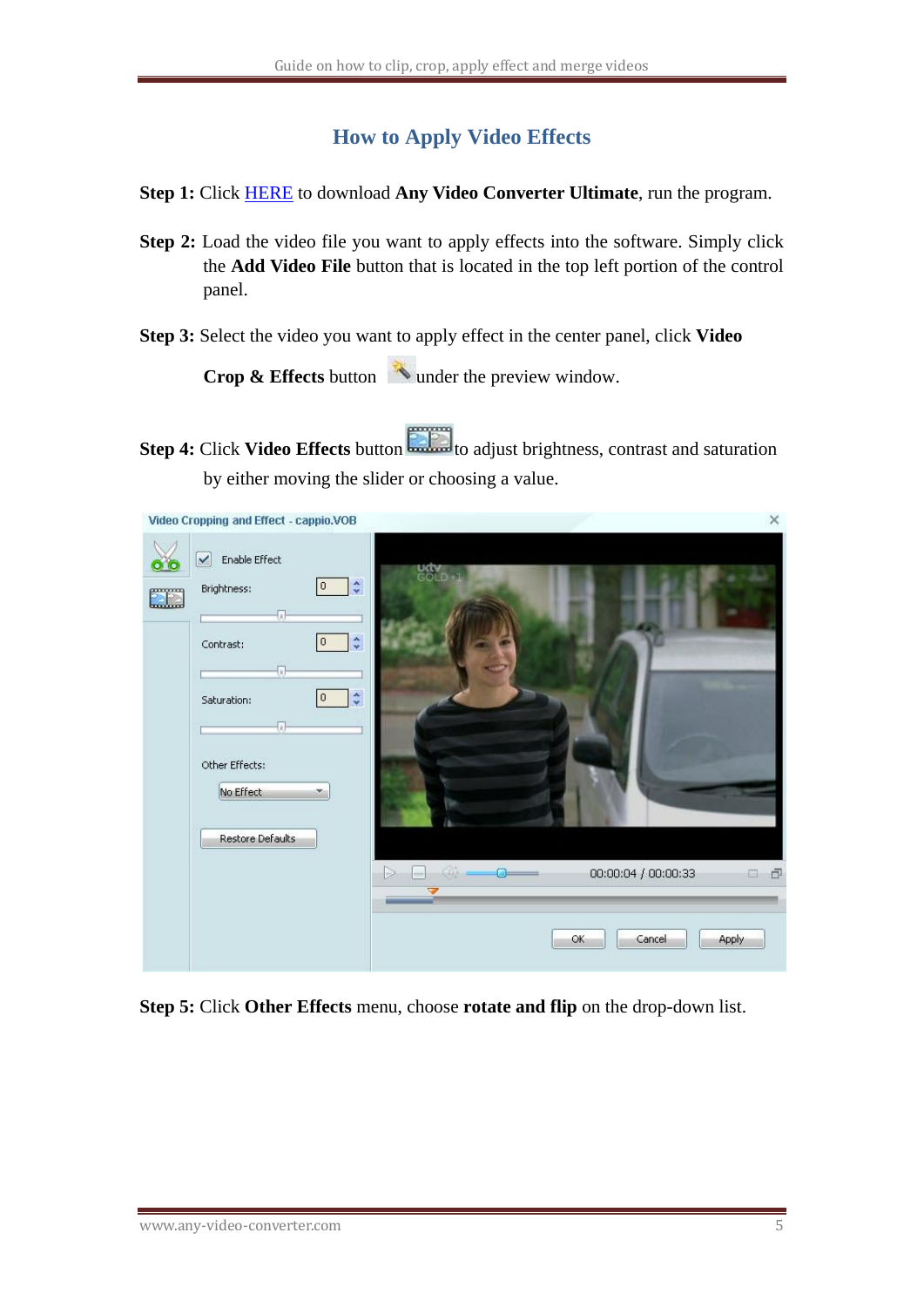# **How to Merge Several Videos into One File**

<span id="page-5-0"></span>**Step 1:** Click [HERE](http://www.any-video-converter.com/avc-ultimate.exe) to download **Any Video Converter Ultimate**.

**Step 2:** If you want to convert some video clips and merge them into a file, please press the **Ctrl** or **Shift** button to choose the files you need to merge, then **right-click** on them and choose **Merge Output.**

| V                     | Name                                                                                                        | Duration                                                      | Format                                        | Frame Size                                          | FPS                                            | Status |
|-----------------------|-------------------------------------------------------------------------------------------------------------|---------------------------------------------------------------|-----------------------------------------------|-----------------------------------------------------|------------------------------------------------|--------|
| M<br>M<br>Ø<br>M<br>☑ | Ha_les_blondes.mpeg<br>22B_in_flight.mpeg<br>ccmail~1.mpeg<br>Charles Aznavour & E<br>ha_1_no_szomias.mneg. | 00:00:05<br>00:00:00<br>00:00:24<br>00:03:18<br>00:00:29      | 0x10<br>$0 \times 10$<br>0x10<br>FLV1<br>0x10 | 352×288<br>320×240<br>320×240<br>320×240<br>176×112 | 25 fps<br>25 fps<br>30 fps<br>30 fps<br>30 fps |        |
|                       | Remove<br>Remove All                                                                                        |                                                               |                                               |                                                     |                                                |        |
|                       | Select All                                                                                                  |                                                               | Ctrl+A                                        |                                                     |                                                |        |
|                       | Check<br><b>Uncheck</b><br>Rename                                                                           |                                                               |                                               |                                                     |                                                |        |
|                       | Merge Output<br>Unmerge Output                                                                              |                                                               |                                               |                                                     |                                                |        |
|                       | Paste Video URL                                                                                             |                                                               | Ctrl+V                                        |                                                     |                                                |        |
|                       | Stop Downloading                                                                                            | Download All Online FLV Files<br>Download Selected Online FLV |                                               |                                                     |                                                |        |
|                       |                                                                                                             | Open Source File Location<br>Open Destination File Location   |                                               |                                                     |                                                |        |

**Step 3:** If you want to cancel the merge operation, please choose the file and click **Unmerge Output**.